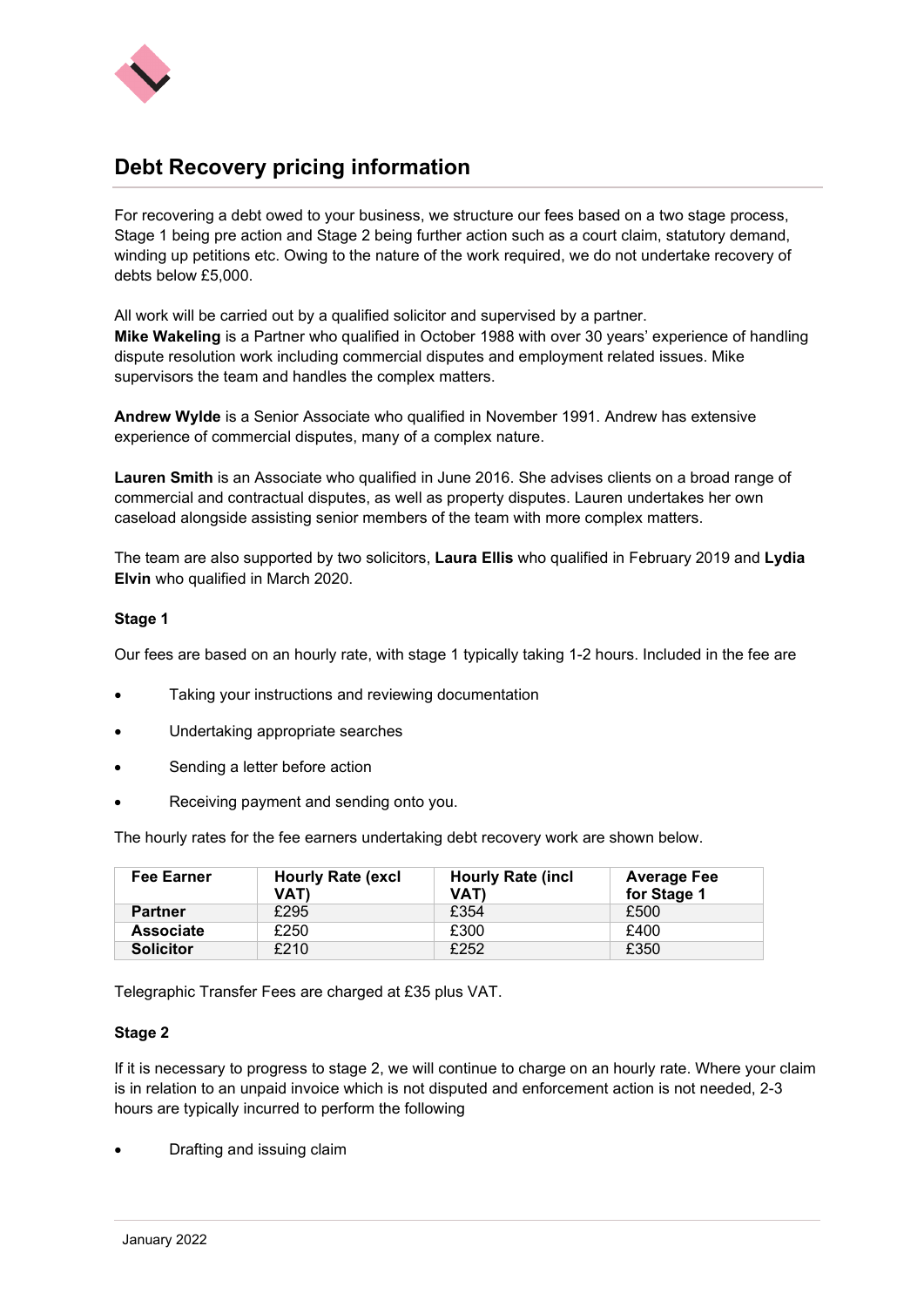

- Where no Acknowledgment of Service or Defence is received, applying to the court to enter Judgement in default
- When Judgement in default in received, write to the other side to request payment